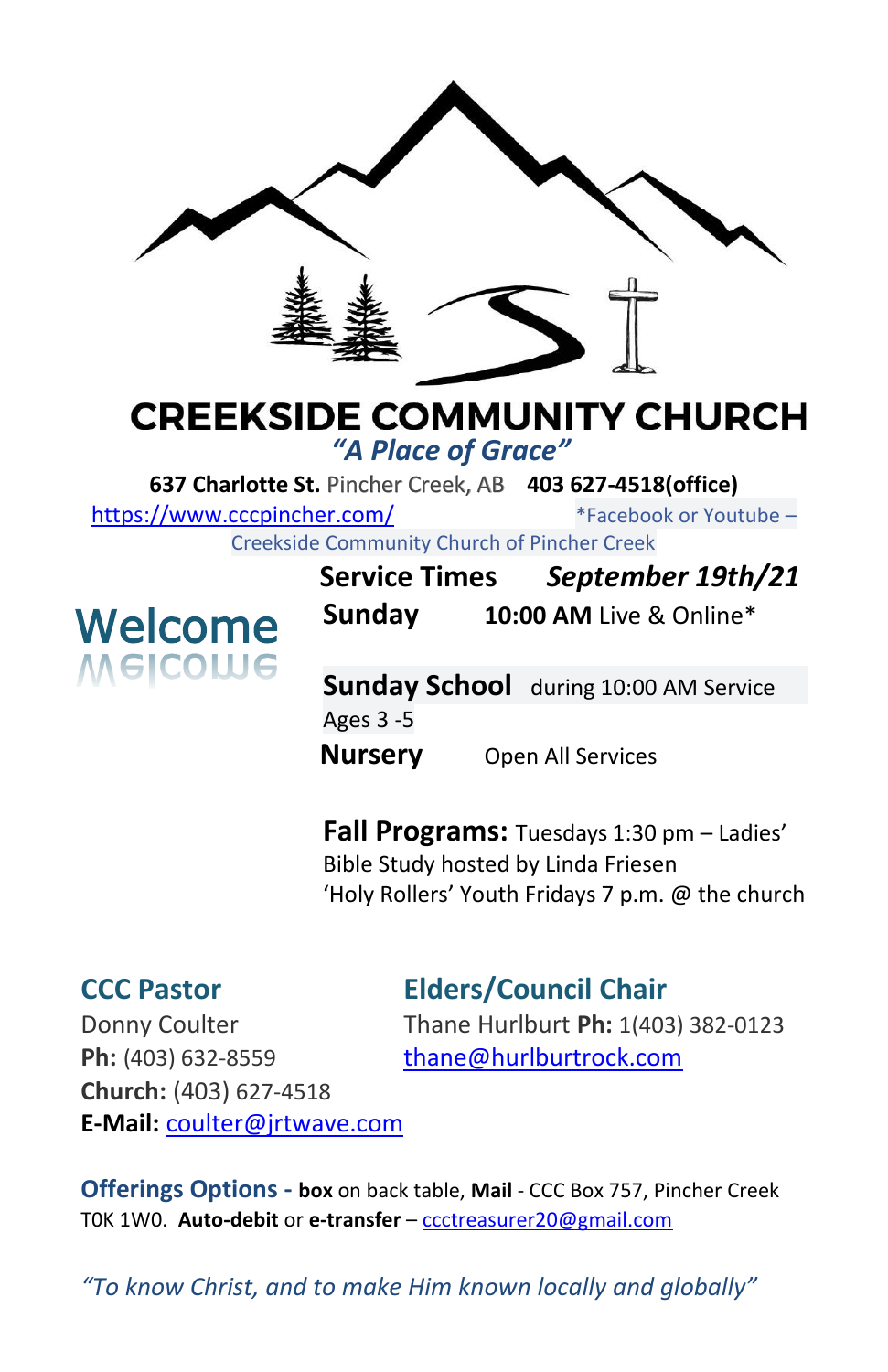**Benevolent offering** - box also on back table or add to your auto debit **Ministries & Outreach Community**

Joy Hurlburt *Deacon Congregational Care 403 330-5399*, [joy@hurlburtrock.com](mailto:joy@hurlburtrock.com)

**Missions** – leader and volunteers needed now – if you feel called to serve in this area of ministry, please speak to Pastor Donny

# **Prayer Needs** Pastor Donny

### **Youth Ministry 'Holy Rollers' Youth**

Leaders: Chelsea & Eli Barton **Ph: 403-795-2733**

## **Today's Worship Service**

#### **Welcome and Announcements** Thane Hurlburt

- **Please check in to the tables in the back and sign up for a place to serve your church**
- **This Tuesday, 1:30 pm – Ladies' Bible Study hosted by Linda Friesen @ in the church due to new restrictions**
- **Holy Rollers begins with a lock-in on September 24 and 25. See Eli/Chelsea**
- **October 3rd is blue grass Sunday with the Bartons.**

| Worship through Music Led by Dana |                                 |
|-----------------------------------|---------------------------------|
| River of Life                     | Blessed be the name of the Lord |
| <b>Oceans</b>                     | <b>Amazing Grace</b>            |

#### **through Prayer and Praise** *Led by Thane & Pastor Donny*

- o Pray for **Geoff Smith**, Betty Smith's son, in Calgary hospital suffering from a stress fracture of his lumbar vertebrae, due to a tumour pressing against his spine. He has been undergoing treatment for cancer for about a year. Please pray for him that he will trust God at this time, and that he will be healed
- o Continue to pray for our country's federal election tomorrow which determines Canada's leadership for the future
- o Pray for **Tim and Kallie Hutton and Bill and Janice Dyck**, our Canadian Baptist Missions '**Partners in Mission'** in Bolivia. Tim and Kallie remain in Cochabamba, Bill and Janice work from Calgary online (\*see back page of bulletin for more information about their work which we support)

*"To know Christ, and to make Him known locally and globally"*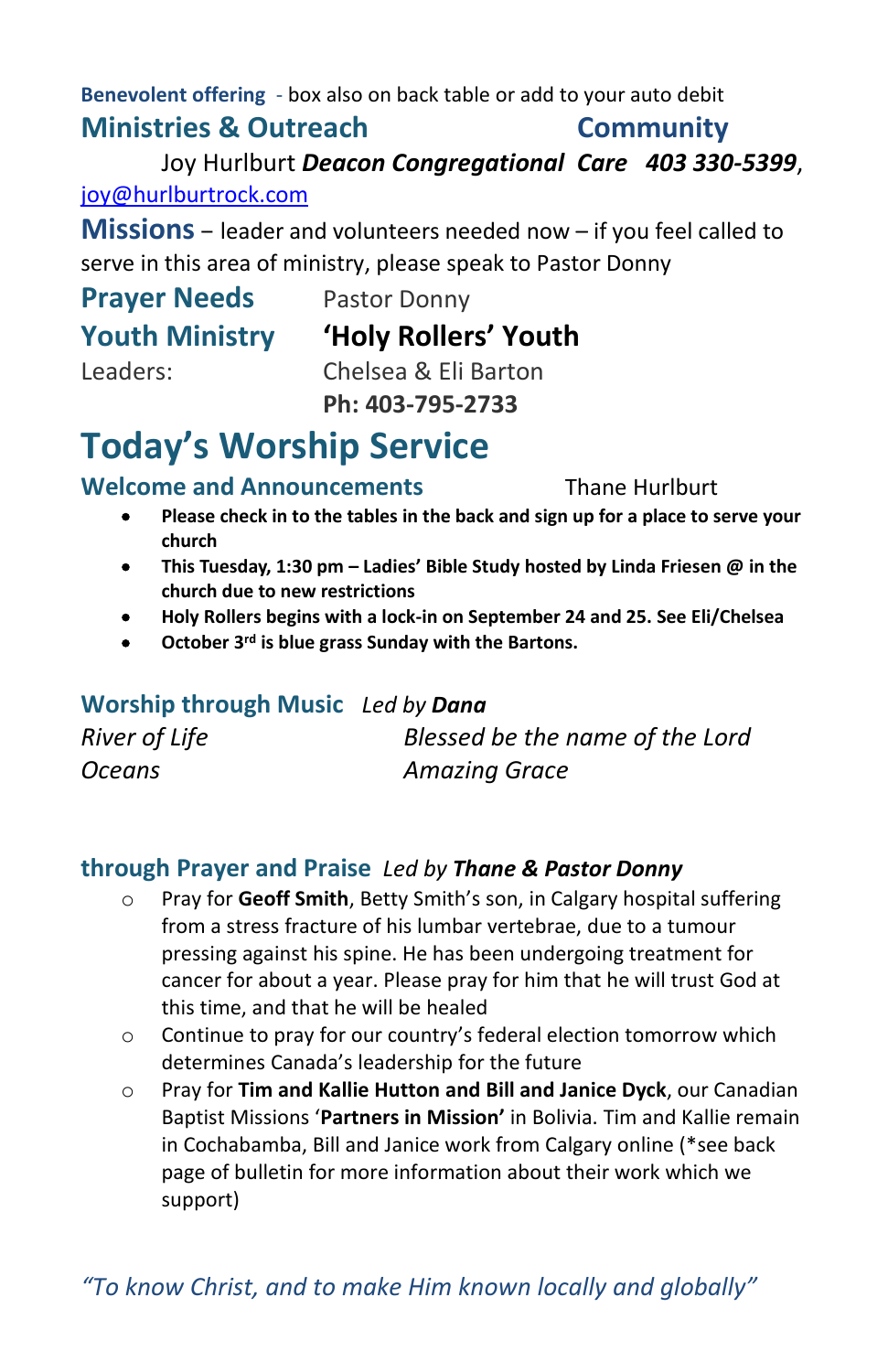#### **Today's Message Notes . . . Holiness in a Pill? I Peter 1:13-25**

We have been Chosen by God to be holy **- POSITION** We have been called by God in holiness **- ENVIRONMENT** We have been commanded by God to be holy in all we do - **COMMAND**

#### **So what's the problem? Why is it so hard to live this out?**

#### **The Lie of the Magic Pill**

- The LIE
	- Take this pill and watch the fat roll off your body!
	- Come to Jesus and all your problems/struggles will disappear
- The TRUTH
	- To see the effects we MUST do our part proper diet/exercise
	- I Peter 1:15,16 is a command and a command requires some work on our part to accomplish!

#### **The Work of Holiness**

- Philippians 2:12,13 WORK OUT your salvation
- Phil 3: words of work
	- "continuous sustained effort"
	- Does, produces, brings about, preparing, effects, cause to happen
	- This is not speaking to the unbeliever but to those who have already been justified

#### **God causes the miracle of salvation but we act the miracle!**

#### **The Christian life is not PASSIVE it is ACTIVE!**

Have you become lazy in your salvation? Have you quit working it out?

*"To know Christ, and to make Him known locally and globally"*